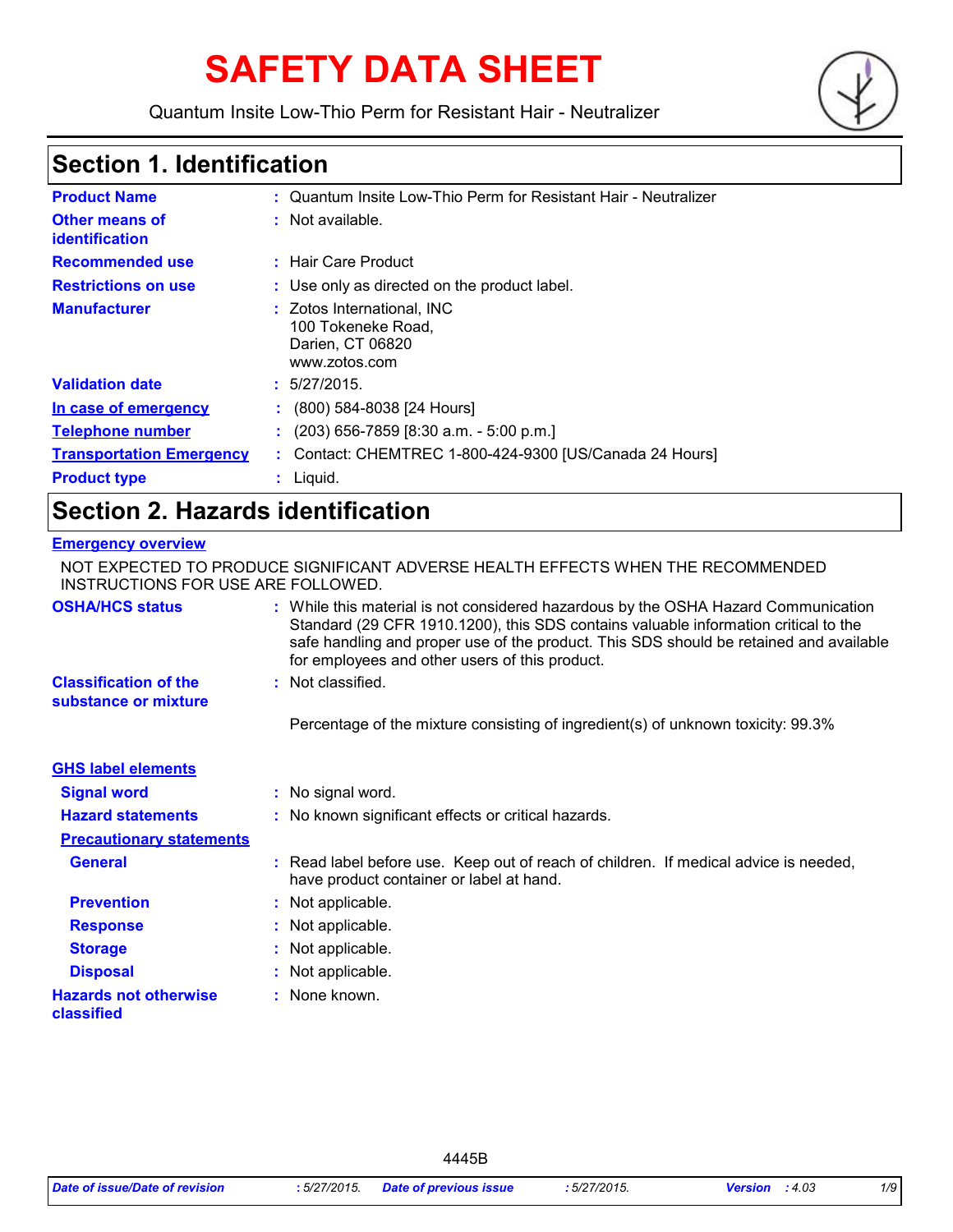### **Section 3. Composition/information on ingredients**

#### **Substance/mixture :**

: Mixture

#### **United States**

| <b>Name</b>       | 70   | <b>CAS number</b> |
|-------------------|------|-------------------|
| hydrogen peroxide | 2.18 | <b>722-84-1</b>   |

Any concentration shown as a range is to protect confidentiality or is due to batch variation.

**There are no additional ingredients present which, within the current knowledge of the supplier and in the concentrations applicable, are classified as hazardous to health or the environment and hence require reporting in this section.**

**Occupational exposure limits, if available, are listed in Section 8.**

### **Section 4. First aid measures**

| <b>Description of necessary first aid measures</b> |                               |
|----------------------------------------------------|-------------------------------|
| Eus santast                                        | بموريم وامرزا كبراوا والمحامد |

| <b>Eye contact</b>                | : Immediately flush eyes with running water for at least 15 minutes, keeping eyelids open.<br>Get medical attention if you feel unwell. |
|-----------------------------------|-----------------------------------------------------------------------------------------------------------------------------------------|
| <b>Inhalation</b>                 | : Remove victim to fresh air and keep at rest in a position comfortable for breathing. Get<br>medical attention if you feel unwell.     |
| <b>Skin contact</b>               | : Wash the contaminated skin gently and thoroughly with running water and non-abrasive<br>soap.                                         |
| <b>Ingestion</b>                  | : Call physician immediately.                                                                                                           |
|                                   | Indication of immediate medical attention and special treatment needed, if necessary                                                    |
| <b>Notes to physician</b>         | : Treat symptomatically.                                                                                                                |
| <b>Specific treatments</b>        | : No specific treatment.                                                                                                                |
| <b>Protection of first-aiders</b> | : Use suitable protective equipment (section 8).                                                                                        |

#### **See toxicological information (Section 11)**

### **Section 5. Fire-fighting measures**

| <b>Extinguishing media</b>                               |                                                                                                                                                                                                     |
|----------------------------------------------------------|-----------------------------------------------------------------------------------------------------------------------------------------------------------------------------------------------------|
| <b>Suitable extinguishing</b><br>media                   | : Use an extinguishing agent suitable for the surrounding fire.                                                                                                                                     |
| <b>Unsuitable extinguishing</b><br>media                 | : None known.                                                                                                                                                                                       |
| <b>Specific hazards arising</b><br>from the chemical     | : In a fire or if heated, a pressure increase will occur and the container may burst.                                                                                                               |
| <b>Hazardous thermal</b><br>decomposition products       | Decomposition products may include the following materials:<br>carbon dioxide<br>carbon monoxide<br>nitrogen oxides<br>halogenated compounds                                                        |
| <b>Special protective actions</b><br>for fire-fighters   | : Promptly isolate the scene by removing all persons from the vicinity of the incident if<br>there is a fire. No action shall be taken involving any personal risk or without suitable<br>training. |
| <b>Special protective</b><br>equipment for fire-fighters | Fire-fighters should wear appropriate protective equipment and self-contained breathing<br>apparatus (SCBA) with a full face-piece operated in positive pressure mode.                              |
|                                                          |                                                                                                                                                                                                     |

|                                |             | 4445B                         |              |                         |     |
|--------------------------------|-------------|-------------------------------|--------------|-------------------------|-----|
| Date of issue/Date of revision | :5/27/2015. | <b>Date of previous issue</b> | : 5/27/2015. | <b>Version</b> : $4.03$ | 2/9 |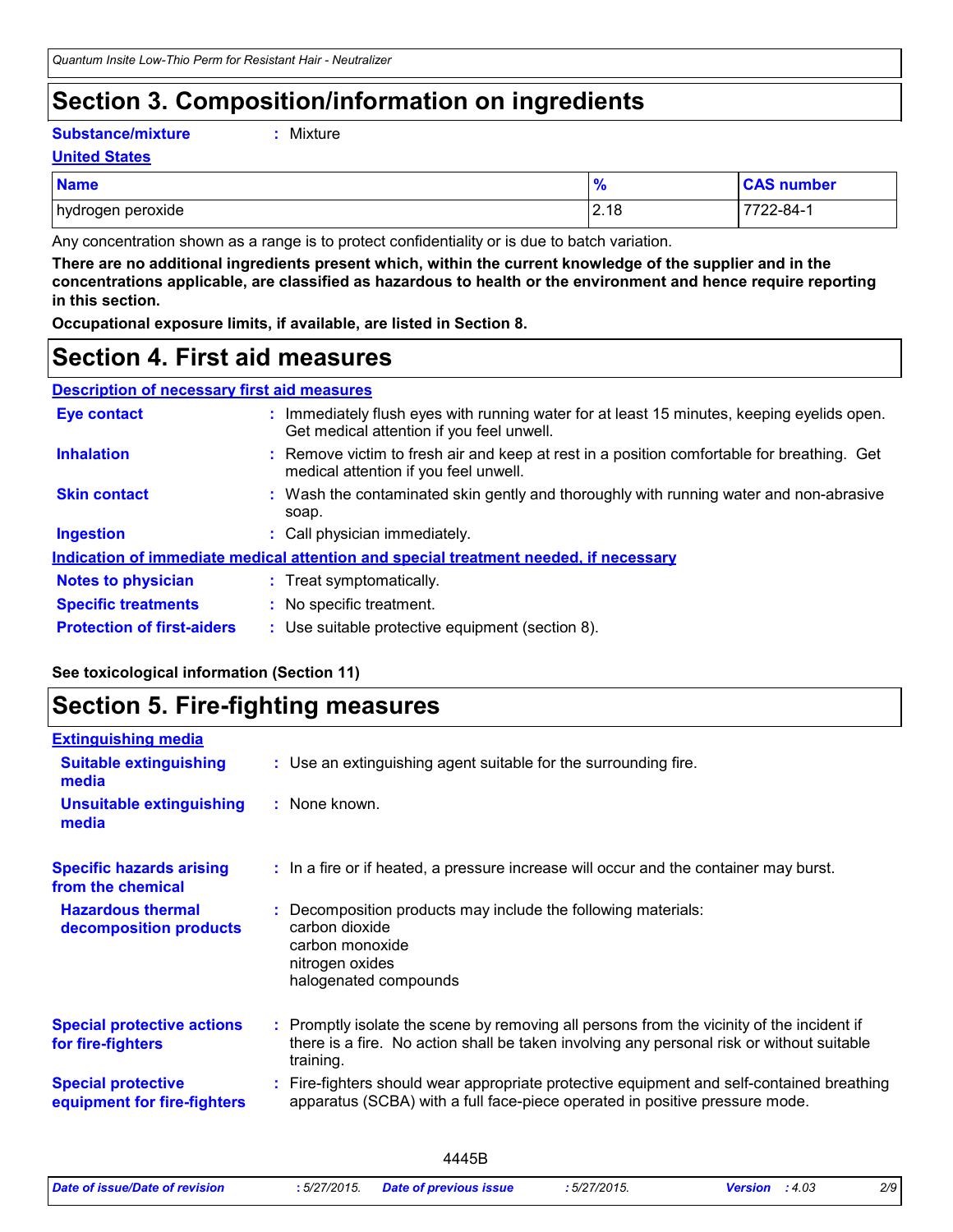### **Section 6. Accidental release measures**

|                                                              | <b>Personal precautions, protective equipment and emergency procedures</b>                                                                                                                                                                                                                                                                    |
|--------------------------------------------------------------|-----------------------------------------------------------------------------------------------------------------------------------------------------------------------------------------------------------------------------------------------------------------------------------------------------------------------------------------------|
| For non-emergency<br>personnel                               | : No action shall be taken involving any personal risk or without suitable training.<br>Evacuate surrounding areas. Keep unnecessary and unprotected personnel from<br>entering. Do not touch or walk through spilled material. Put on appropriate personal<br>protective equipment.                                                          |
|                                                              | For emergency responders : If specialised clothing is required to deal with the spillage, take note of any information<br>in Section 8 on suitable and unsuitable materials. See also the information in "For non-<br>emergency personnel".                                                                                                   |
| <b>Environmental precautions</b>                             | : Avoid dispersal of spilled material and runoff and contact with soil, waterways, drains<br>and sewers. Inform the relevant authorities if the product has caused environmental<br>pollution (sewers, waterways, soil or air).                                                                                                               |
| <b>Methods and materials for containment and cleaning up</b> |                                                                                                                                                                                                                                                                                                                                               |
| <b>Small spill</b>                                           | : Stop leak if without risk. Dilute with water and mop up if water-soluble.                                                                                                                                                                                                                                                                   |
| Large spill                                                  | : Stop leak if without risk. Contain and collect spillage with non-combustible, absorbent<br>material e.g. sand, earth, vermiculite or diatomaceous earth and place in container for<br>disposal according to local regulations (see Section 13). Note: see Section 1 for<br>emergency contact information and Section 13 for waste disposal. |

### **Section 7. Handling and storage**

#### **Precautions for safe handling**

| <b>Protective measures</b>                                                       | : Put on appropriate personal protective equipment (see Section 8).                                                                                                                                                                                                                |
|----------------------------------------------------------------------------------|------------------------------------------------------------------------------------------------------------------------------------------------------------------------------------------------------------------------------------------------------------------------------------|
| <b>Advice on general</b><br>occupational hygiene                                 | : Eating, drinking and smoking should be prohibited in areas where this material is<br>handled, stored and processed. Remove contaminated clothing and protective<br>equipment before entering eating areas. See also Section 8 for additional information<br>on hygiene measures. |
| <b>Conditions for safe storage,</b><br>including any<br><b>incompatibilities</b> | Store in accordance with local regulations. Store in original container protected from<br>direct sunlight in a dry, cool and well-ventilated area, away from incompatible materials<br>(see Section 10) and food and drink.                                                        |

### **Section 8. Exposure controls/personal protection**

#### **United States**

#### **Control parameters**

#### **Occupational exposure limits**

| <b>Ingredient name</b> | <b>Exposure limits</b>                    |
|------------------------|-------------------------------------------|
| hydrogen peroxide      | <b>ACGIH TLV (United States, 4/2014).</b> |
|                        | TWA: 1 ppm 8 hours.                       |
|                        | TWA: 1.4 mg/m <sup>3</sup> 8 hours.       |
|                        | OSHA PEL 1989 (United States, 3/1989).    |
|                        | TWA: 1 ppm 8 hours.                       |
|                        | TWA: 1.4 mg/m <sup>3</sup> 8 hours.       |
|                        | NIOSH REL (United States, 10/2013).       |
|                        | TWA: 1 ppm 10 hours.                      |
|                        | TWA: 1.4 mg/m <sup>3</sup> 10 hours.      |
|                        | OSHA PEL (United States, 2/2013).         |
|                        | TWA: 1 ppm 8 hours.                       |
|                        | TWA: 1.4 mg/m <sup>3</sup> 8 hours.       |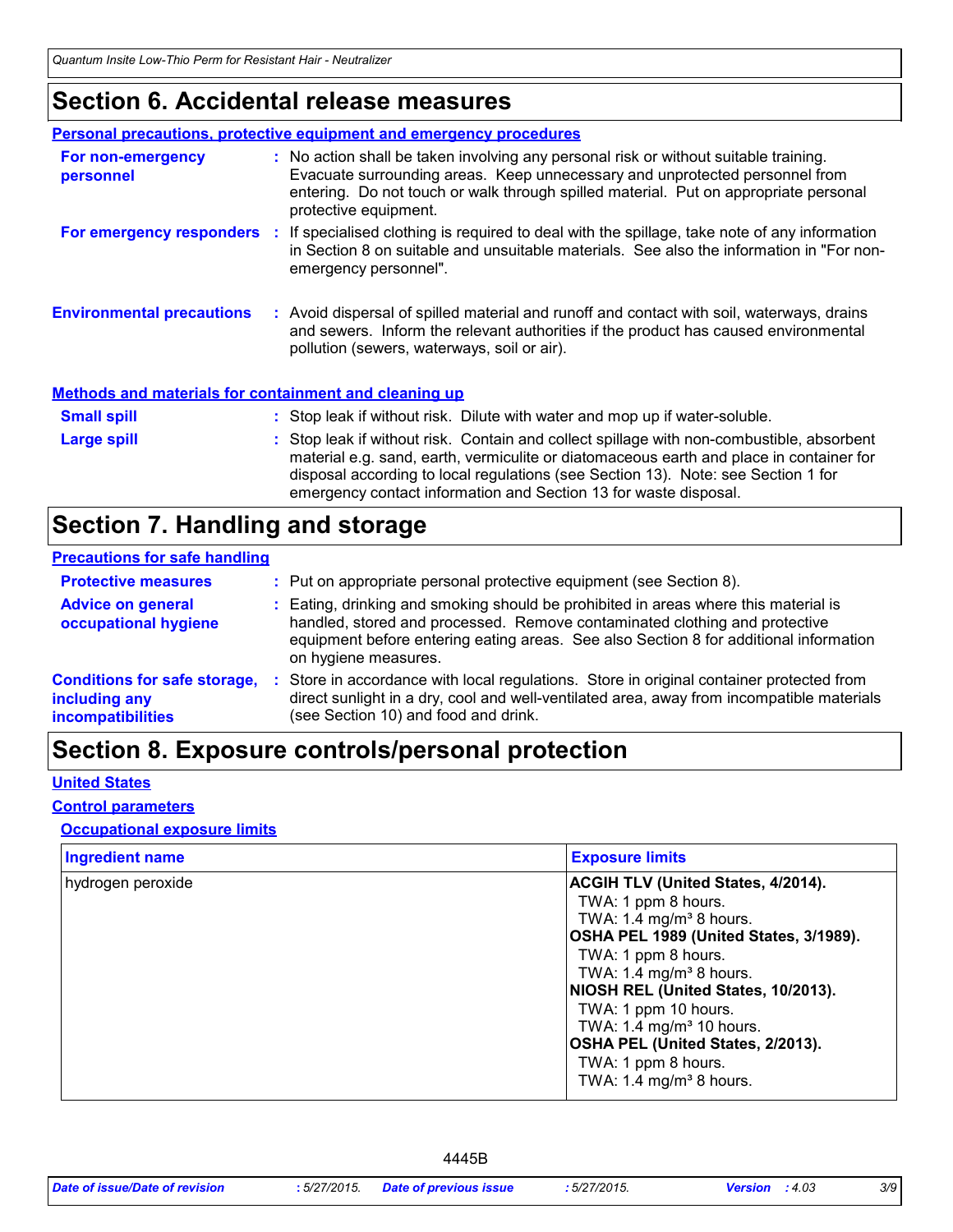### **Section 8. Exposure controls/personal protection**

| <b>Appropriate engineering</b>                   | : Good general ventilation should be sufficient to control worker exposure to airborne                                                                                                                                                                                                                                          |
|--------------------------------------------------|---------------------------------------------------------------------------------------------------------------------------------------------------------------------------------------------------------------------------------------------------------------------------------------------------------------------------------|
| <b>controls</b>                                  | contaminants.                                                                                                                                                                                                                                                                                                                   |
| <b>Environmental exposure</b><br><b>controls</b> | : Emissions from ventilation or work process equipment should be checked to ensure<br>they comply with the requirements of environmental protection legislation. In some<br>cases, fume scrubbers, filters or engineering modifications to the process equipment<br>will be necessary to reduce emissions to acceptable levels. |

| <b>Individual protection measures</b> |                                                                                                                                                                                                                                                                                                                            |
|---------------------------------------|----------------------------------------------------------------------------------------------------------------------------------------------------------------------------------------------------------------------------------------------------------------------------------------------------------------------------|
| <b>Hygiene measures</b>               |                                                                                                                                                                                                                                                                                                                            |
| <b>Hygiene measures</b>               | : When using do not eat, drink or smoke.                                                                                                                                                                                                                                                                                   |
| <b>Eye/face protection</b>            | : None.                                                                                                                                                                                                                                                                                                                    |
| <b>Skin protection</b>                |                                                                                                                                                                                                                                                                                                                            |
| <b>Hand protection</b>                | $:$ None.                                                                                                                                                                                                                                                                                                                  |
| <b>Body protection</b>                | : Wear suitable protective clothing.                                                                                                                                                                                                                                                                                       |
| <b>Other skin protection</b>          | : Appropriate footwear and any additional skin protection measures should be selected<br>based on the task being performed and the risks involved and should be approved by a<br>specialist before handling this product.                                                                                                  |
| <b>Other skin protection</b>          | : Appropriate footwear and any additional skin protection measures should be selected<br>based on the task being performed and the risks involved and should be approved by a<br>specialist before handling this product.                                                                                                  |
| <b>Respiratory protection</b>         | : Use a properly fitted, air-purifying or air-fed respirator complying with an approved<br>standard if a risk assessment indicates this is necessary. Respirator selection must be<br>based on known or anticipated exposure levels, the hazards of the product and the safe<br>working limits of the selected respirator. |

**Consult local authorities for acceptable exposure limits.**

### **Section 9. Physical and chemical properties**

| <b>Appearance</b>       |                                        |
|-------------------------|----------------------------------------|
| <b>Physical state</b>   | : Liquid. [Viscous liquid.]            |
| <b>Color</b>            | : Off-white.                           |
| Odor                    | $:$ Fragrant.                          |
| pH                      | : 3 to 4                               |
| <b>Boiling point</b>    | : $>100^{\circ}$ C ( $>212^{\circ}$ F) |
| <b>Flash point</b>      | : Closed cup: Not applicable.          |
| <b>Relative density</b> | $: 1.004$ to 1.01                      |

### **Section 10. Stability and reactivity**

| <b>Reactivity</b>                            | : No specific test data related to reactivity available for this product or its ingredients. |
|----------------------------------------------|----------------------------------------------------------------------------------------------|
| <b>Chemical stability</b>                    | : The product is stable.                                                                     |
| <b>Possibility of hazardous</b><br>reactions | : Under normal conditions of storage and use, hazardous reactions will not occur.            |
| <b>Conditions to avoid</b>                   | : No specific data.                                                                          |
| <b>Incompatible materials</b>                | No specific data.<br>÷.                                                                      |
|                                              | 4445B                                                                                        |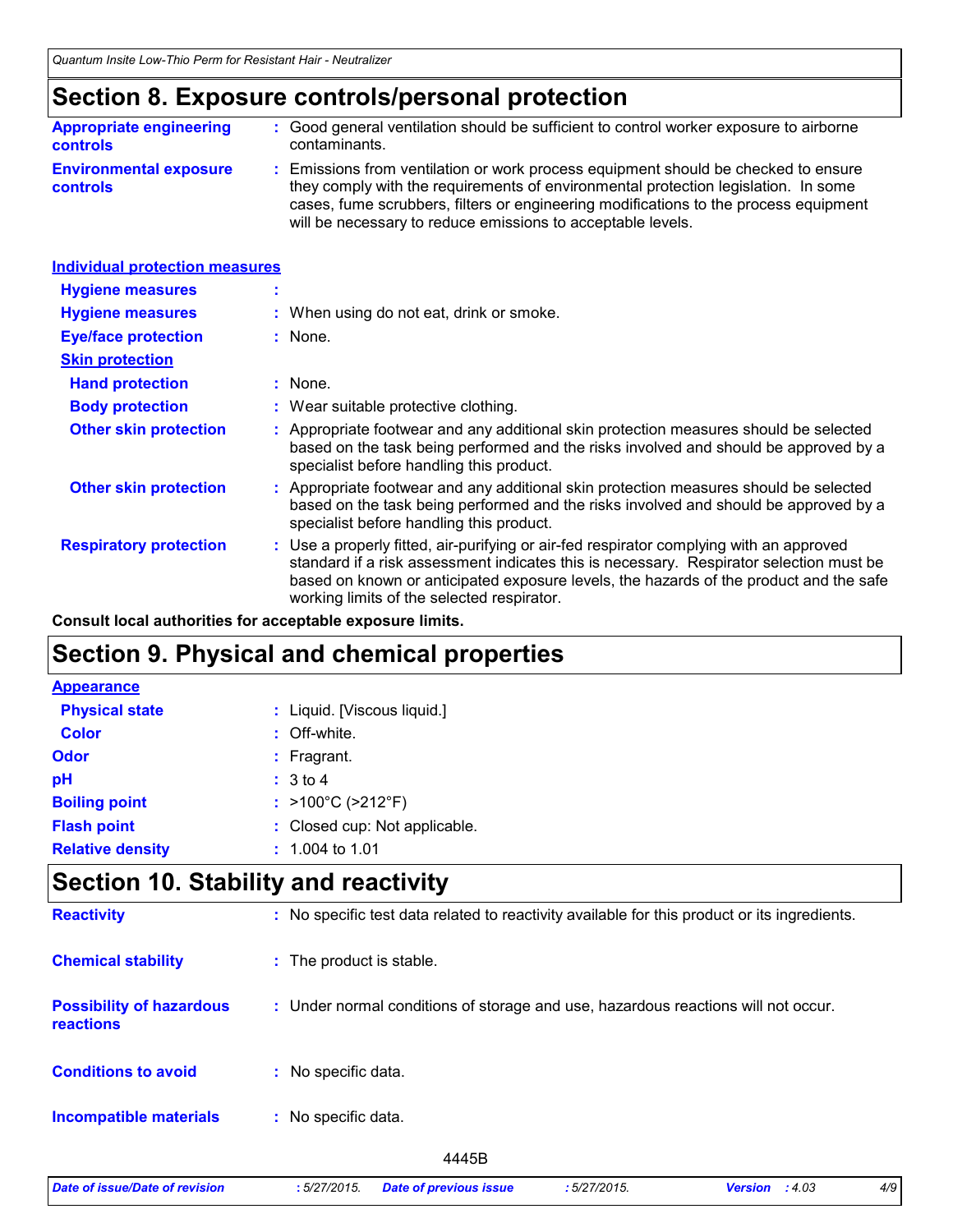### **Section 10. Stability and reactivity**

**Hazardous decomposition products**

Under normal conditions of storage and use, hazardous decomposition products should **:** not be produced.

### **Section 11. Toxicological information**

#### **United States**

**Information on toxicological effects**

#### **Acute toxicity**

Not available.

#### **Irritation/Corrosion**

| <b>Product/ingredient name</b> | <u> Result</u>           | <b>Species</b> | <b>Score</b> | <b>Exposure</b> | <u>I</u> Observation |
|--------------------------------|--------------------------|----------------|--------------|-----------------|----------------------|
| hydrogen peroxide              | I Eves - Severe irritant | Rabbit         |              | milligrams      |                      |

#### **Sensitization**

Not available.

#### **Mutagenicity**

Not available.

#### **Carcinogenicity**

Not available.

#### **Classification**

| <b>Product/ingredient name   OSHA</b> |   | <b>IARC</b> | <b>NTP</b> |
|---------------------------------------|---|-------------|------------|
| hydrogen peroxide                     | - |             |            |

#### **Reproductive toxicity**

Not available.

#### **Teratogenicity**

Not available.

#### **Specific target organ toxicity (single exposure)**

Not available.

### **Specific target organ toxicity (repeated exposure)**

Not available.

#### **Aspiration hazard**

Not available.

#### **Information on the likely routes of exposure :** Not available.

| <b>Potential acute health effects</b> |    |                                                                                                                       |
|---------------------------------------|----|-----------------------------------------------------------------------------------------------------------------------|
| <b>Eye contact</b>                    |    | : No known significant effects or critical hazards.                                                                   |
| <b>Inhalation</b>                     |    | : Exposure to decomposition products may cause a health hazard. Serious effects may<br>be delayed following exposure. |
| <b>Skin contact</b>                   |    | : No known significant effects or critical hazards.                                                                   |
| <b>Ingestion</b>                      |    | : No known significant effects or critical hazards.                                                                   |
|                                       |    | <b>Symptoms related to the physical, chemical and toxicological characteristics</b>                                   |
| <b>Eye contact</b>                    | ٠. | No specific data.                                                                                                     |
| <b>Inhalation</b>                     |    | No specific data.                                                                                                     |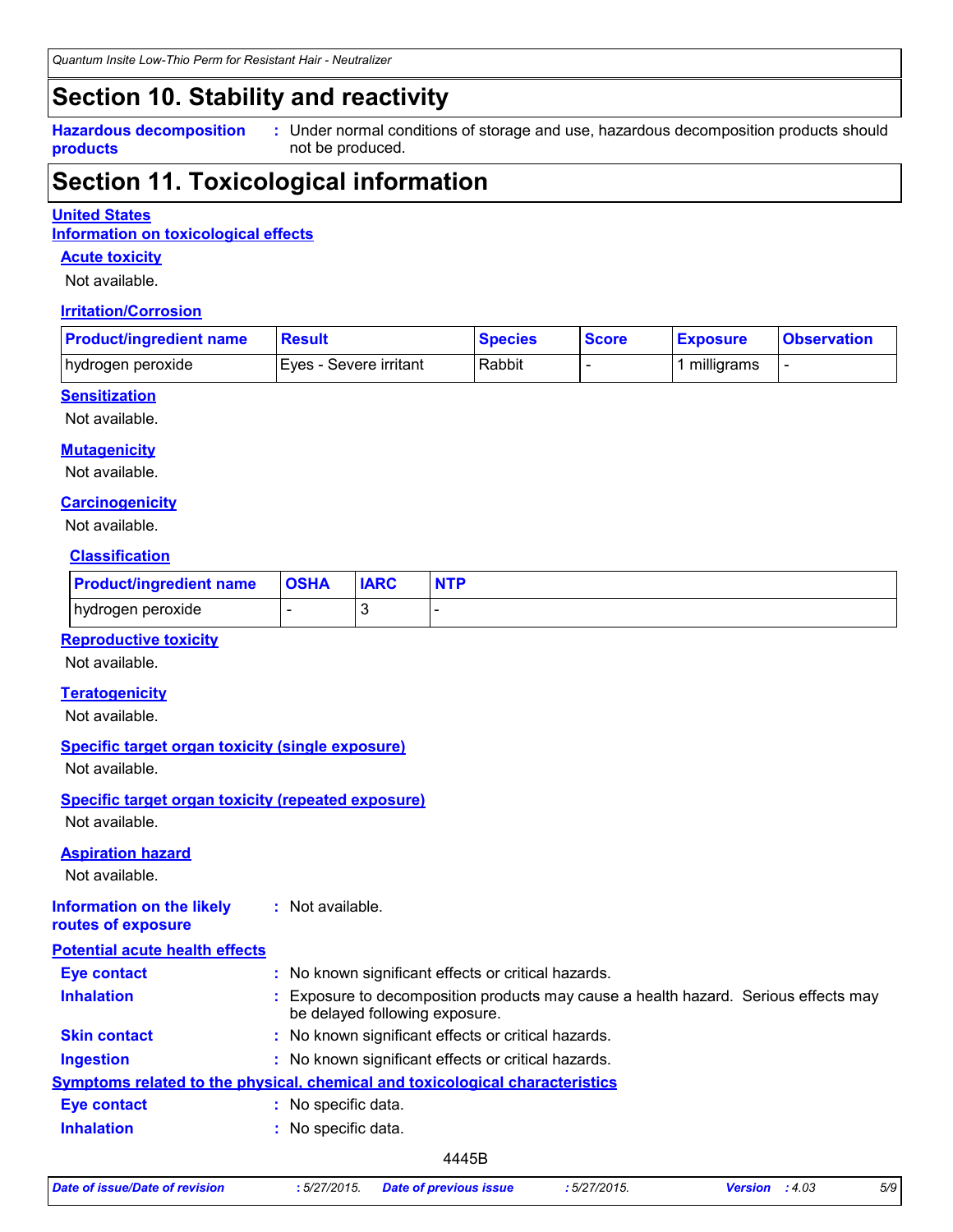### **Section 11. Toxicological information**

| <b>Skin contact</b>                               | : No specific data.                                                                      |
|---------------------------------------------------|------------------------------------------------------------------------------------------|
| <b>Ingestion</b>                                  | : No specific data.                                                                      |
|                                                   | Delayed and immediate effects and also chronic effects from short and long term exposure |
| <b>Short term exposure</b>                        |                                                                                          |
| <b>Potential immediate</b><br>effects             | : Not available.                                                                         |
| <b>Potential delayed effects</b>                  | : Not available.                                                                         |
| <b>Long term exposure</b>                         |                                                                                          |
| <b>Potential immediate</b><br>effects             | : Not available.                                                                         |
| <b>Potential delayed effects : Not available.</b> |                                                                                          |
| <b>Potential chronic health effects</b>           |                                                                                          |
| Not available.                                    |                                                                                          |
| <b>General</b>                                    | : No known significant effects or critical hazards.                                      |
| <b>Carcinogenicity</b>                            | : No known significant effects or critical hazards.                                      |
| <b>Mutagenicity</b>                               | : No known significant effects or critical hazards.                                      |
| <b>Teratogenicity</b>                             | : No known significant effects or critical hazards.                                      |
| <b>Developmental effects</b>                      | : No known significant effects or critical hazards.                                      |
| <b>Fertility effects</b>                          | : No known significant effects or critical hazards.                                      |
| <b>Numerical measures of toxicity</b>             |                                                                                          |
| <b>Acute toxicity estimates</b>                   |                                                                                          |
| Not available.                                    |                                                                                          |

## **Section 12. Ecological information**

### **United States**

#### **Toxicity**

| <b>Product/ingredient name</b> | <b>Result</b>                      | <b>Species</b>                                               | <b>Exposure</b> |
|--------------------------------|------------------------------------|--------------------------------------------------------------|-----------------|
| hydrogen peroxide              | Acute EC50 1.2 mg/l Marine water   | Algae - Dunaliella tertiolecta -<br>Exponential growth phase | 72 hours        |
|                                | Acute EC50 5.38 mg/l Fresh water   | Algae - Pseudokirchneriella<br>subcapitata                   | 96 hours        |
|                                | Acute EC50 2320 µg/l Fresh water   | Daphnia - Daphnia magna -<br>Neonate                         | 48 hours        |
|                                | Acute LC50 93 ppm Fresh water      | Fish - Oncorhynchus mykiss                                   | 96 hours        |
|                                | Chronic NOEC 989.7 ppm Fresh water | Fish - Oncorhynchus<br>Itshawytscha - Egg                    | 43 days         |

#### **Persistence and degradability**

Not available.

#### **Bioaccumulative potential**

| <b>Product/ingredient name</b>                           | $LogP_{ow}$                                         | <b>BCF</b> | <b>Potential</b> |
|----------------------------------------------------------|-----------------------------------------------------|------------|------------------|
| hydrogen peroxide                                        | -1.36                                               |            | low              |
| <b>Mobility in soil</b><br><b>Soil/water partition</b>   | : Not available.                                    |            |                  |
| <b>coefficient (Koc)</b><br><b>Other adverse effects</b> | : No known significant effects or critical hazards. |            |                  |

| Date of issue/Date of revision | :5/27/2015. | <b>Date of previous</b> |
|--------------------------------|-------------|-------------------------|
|--------------------------------|-------------|-------------------------|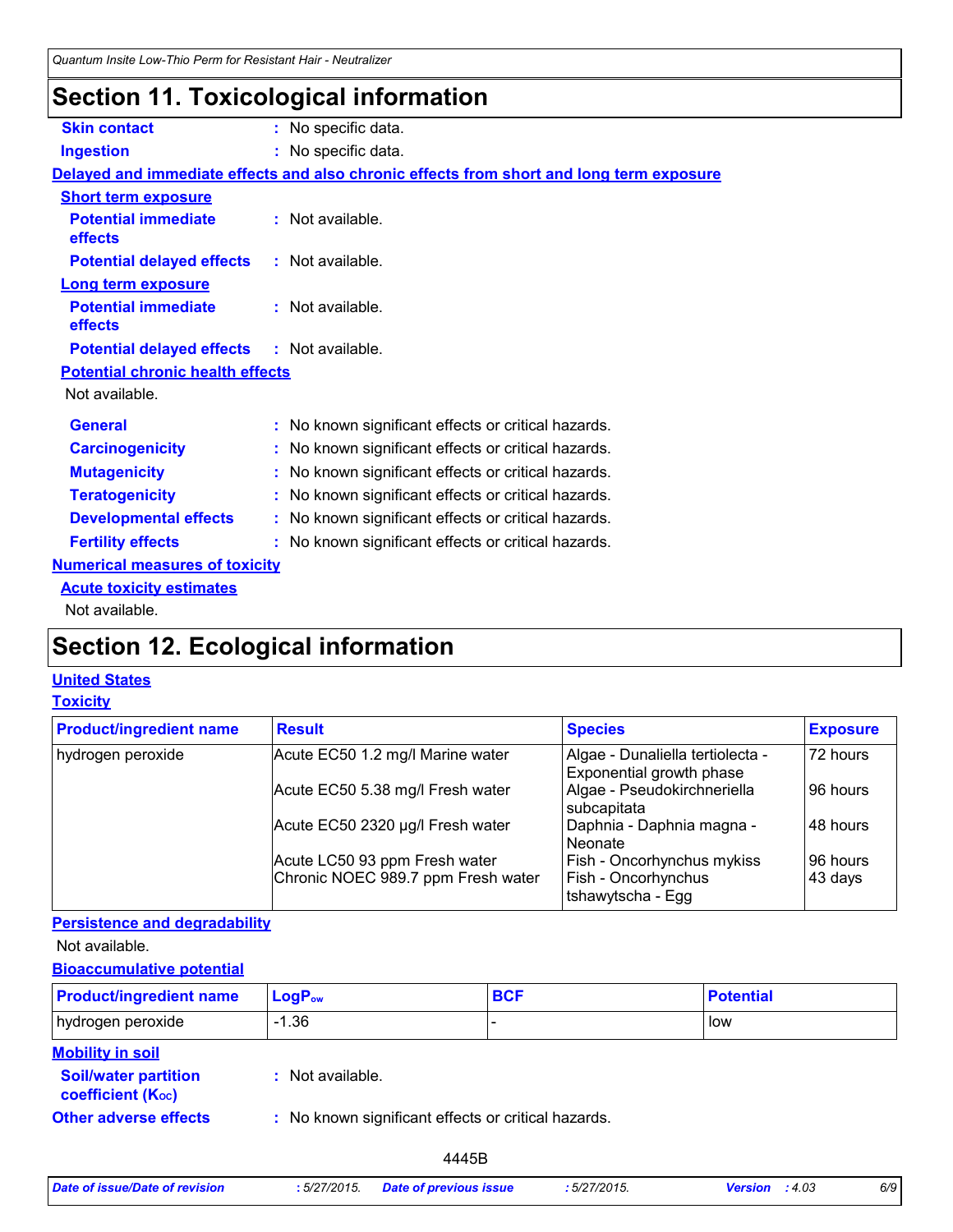### **Section 13. Disposal considerations**

#### **Disposal methods :**

Disposal of this product, solutions and any by-products should at all times comply with the requirements of environmental protection and waste disposal legislation and any regional local authority requirements.

### **Section 14. Transport information**

| <b>Regulatory</b><br>information       | <b>UN number</b>         | <b>Proper shipping name</b> | <b>Classes</b> |                          | PG* Label | <b>Additional</b><br>information |
|----------------------------------------|--------------------------|-----------------------------|----------------|--------------------------|-----------|----------------------------------|
| <b>DOT Classification</b>              | <b>Not</b><br>regulated. |                             |                | $\overline{\phantom{0}}$ |           |                                  |
| <b>TDG Classification</b>              | <b>Not</b><br>regulated. |                             |                | -                        |           |                                  |
| <b>Mexico</b><br><b>Classification</b> | Not<br>regulated.        |                             |                | $\overline{\phantom{a}}$ |           |                                  |
| <b>ADR/RID Class</b>                   | <b>Not</b><br>regulated. |                             |                | -                        |           |                                  |
| <b>IMDG Class</b>                      | Not<br>regulated.        |                             |                | -                        |           |                                  |
| <b>IATA-DGR Class</b>                  | <b>Not</b><br>regulated. |                             |                | -                        |           |                                  |

PG\* : Packing group

### **Section 15. Regulatory information**

| <b>U.S. Federal regulations</b>                                                   | : TSCA 8(a) PAIR: decamethyltetrasiloxane; $\alpha$ -hexylcinnamaldehyde; 2-(4-tert-butylbenzyl<br>)propionaldehyde |
|-----------------------------------------------------------------------------------|---------------------------------------------------------------------------------------------------------------------|
|                                                                                   | <b>TSCA 8(a) CDR Exempt/Partial exemption: Not determined</b>                                                       |
|                                                                                   | United States inventory (TSCA 8b): Not determined.                                                                  |
|                                                                                   | Clean Water Act (CWA) 311: Phosphoric acid, solution                                                                |
| <b>Clean Air Act Section 112</b><br>(b) Hazardous Air<br><b>Pollutants (HAPS)</b> | : Not listed                                                                                                        |
| <b>Clean Air Act Section 602</b><br><b>Class I Substances</b>                     | : Not listed                                                                                                        |
| <b>Clean Air Act Section 602</b><br><b>Class II Substances</b>                    | : Not listed                                                                                                        |
| <b>DEA List I Chemicals</b><br>(Precursor Chemicals)                              | : Not listed                                                                                                        |
| <b>DEA List II Chemicals</b><br><b>(Essential Chemicals)</b>                      | : Not listed                                                                                                        |
| <b>SARA 302/304</b>                                                               |                                                                                                                     |
| <b>Composition/information on ingredients</b>                                     |                                                                                                                     |

|                   |      |            | <b>SARA 302 TPQ</b> |           | <b>SARA 304 RQ</b> |           |  |
|-------------------|------|------------|---------------------|-----------|--------------------|-----------|--|
| <b>Name</b>       | 70   | <b>EHS</b> | (lbs)               | (gallons) | (lbs)              | (gallons) |  |
| hydrogen peroxide | 2.18 | Yes.       | 1000                | 106.1     | 1000               | 106.1     |  |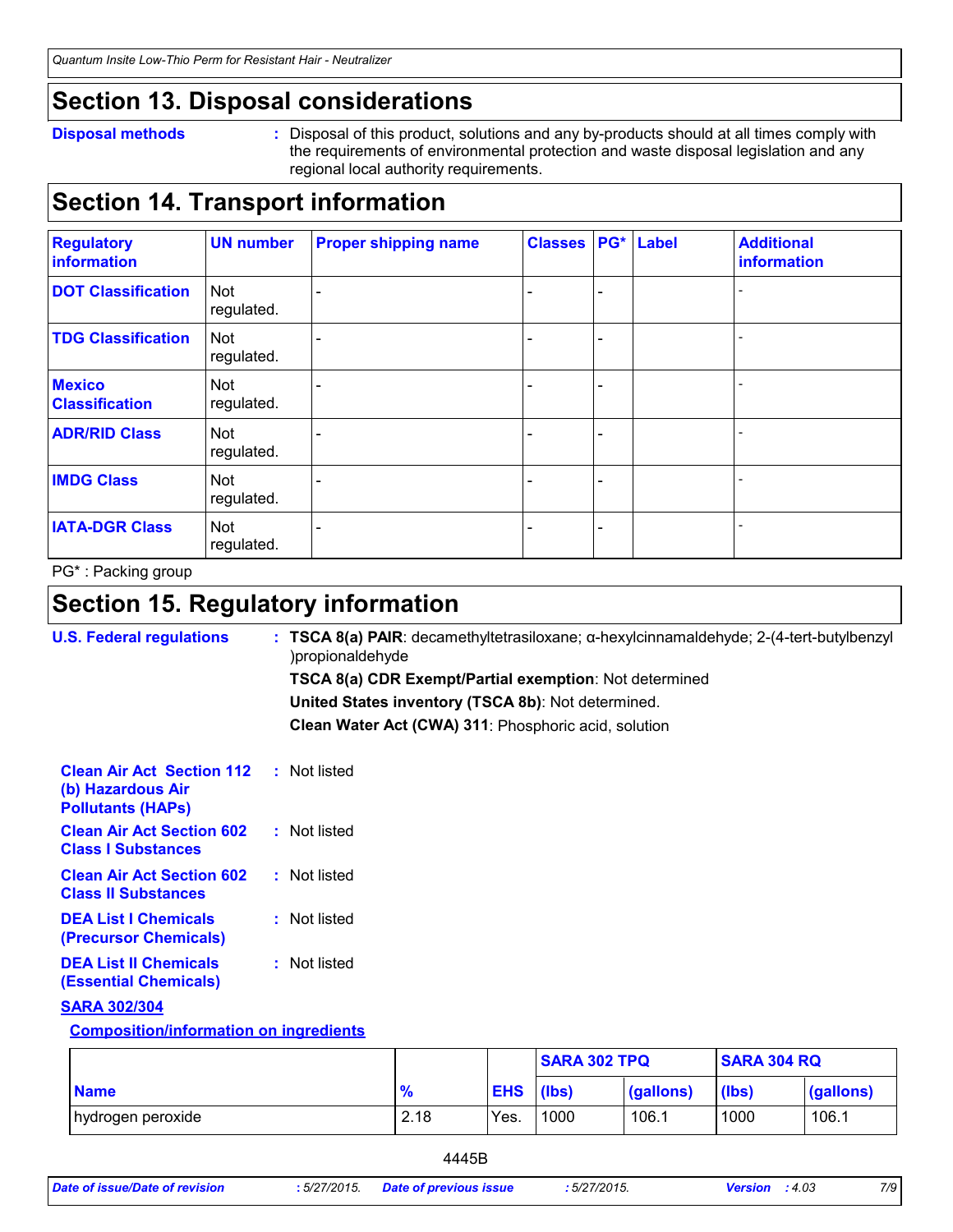### **Section 15. Regulatory information**

**SARA 304 RQ :** 45861 lbs / 20820.9 kg [3437.7 gal / 13013.1 L]

#### **SARA 311/312**

**Classification :** Not applicable.

#### **Composition/information on ingredients**

| <b>Name</b>         | $\frac{9}{6}$ | <b>Fire</b> | <b>Sudden</b><br>hazard release of<br><b>pressure</b> | <b>Reactive</b> | <b>Immediate</b><br>(acute)<br>health<br>hazard | <b>Delayed</b><br>(chronic)<br>health<br>hazard |
|---------------------|---------------|-------------|-------------------------------------------------------|-----------------|-------------------------------------------------|-------------------------------------------------|
| I hydrogen peroxide | 2.18          | No.         | No.                                                   | INo.            | Yes.                                            | No.                                             |

#### **Massachusetts : State regulations**

The following components are listed: HYDROGEN PEROXIDE

- 
- **New York :** The following components are listed: Hydrogen peroxide
- **New Jersey :** The following components are listed: HYDROGEN PEROXIDE
- 
- **Pennsylvania :** None of the components are listed.

#### **California Prop. 65**

CALIFORNIA PROPOSITION 65: The following statement is made in order to comply with the California Safe Drinking Water and Toxic Enforcement Act of 1986. This product is not known to the State of California to cause cancer.

#### Not available.

#### **International regulations**

**Chemical Weapon Convention List Schedules I, II & III Chemicals**

Not listed.

#### **Montreal Protocol (Annexes A, B, C, E)**

Not listed.

#### **Stockholm Convention on Persistent Organic Pollutants**

Not listed.

#### **Rotterdam Convention on Prior Inform Consent (PIC)**

Not listed.

#### **UNECE Aarhus Protocol on POPs and Heavy Metals**

Not listed.

#### **Canada**

| <b>WHMIS (Canada)</b>        | : Not controlled under WHMIS (Canada). |
|------------------------------|----------------------------------------|
| <b>Canadian lists</b>        |                                        |
| <b>Canadian NPRI</b>         | : None of the components are listed.   |
| <b>CEPA Toxic substances</b> | : None of the components are listed.   |
| <b>Canada inventory</b>      | : Not determined.                      |

**This product has been classified in accordance with the hazard criteria of the Controlled Products Regulations and the MSDS contains all the information required by the Controlled Products Regulations.**

#### **Mexico**

**Classification :**